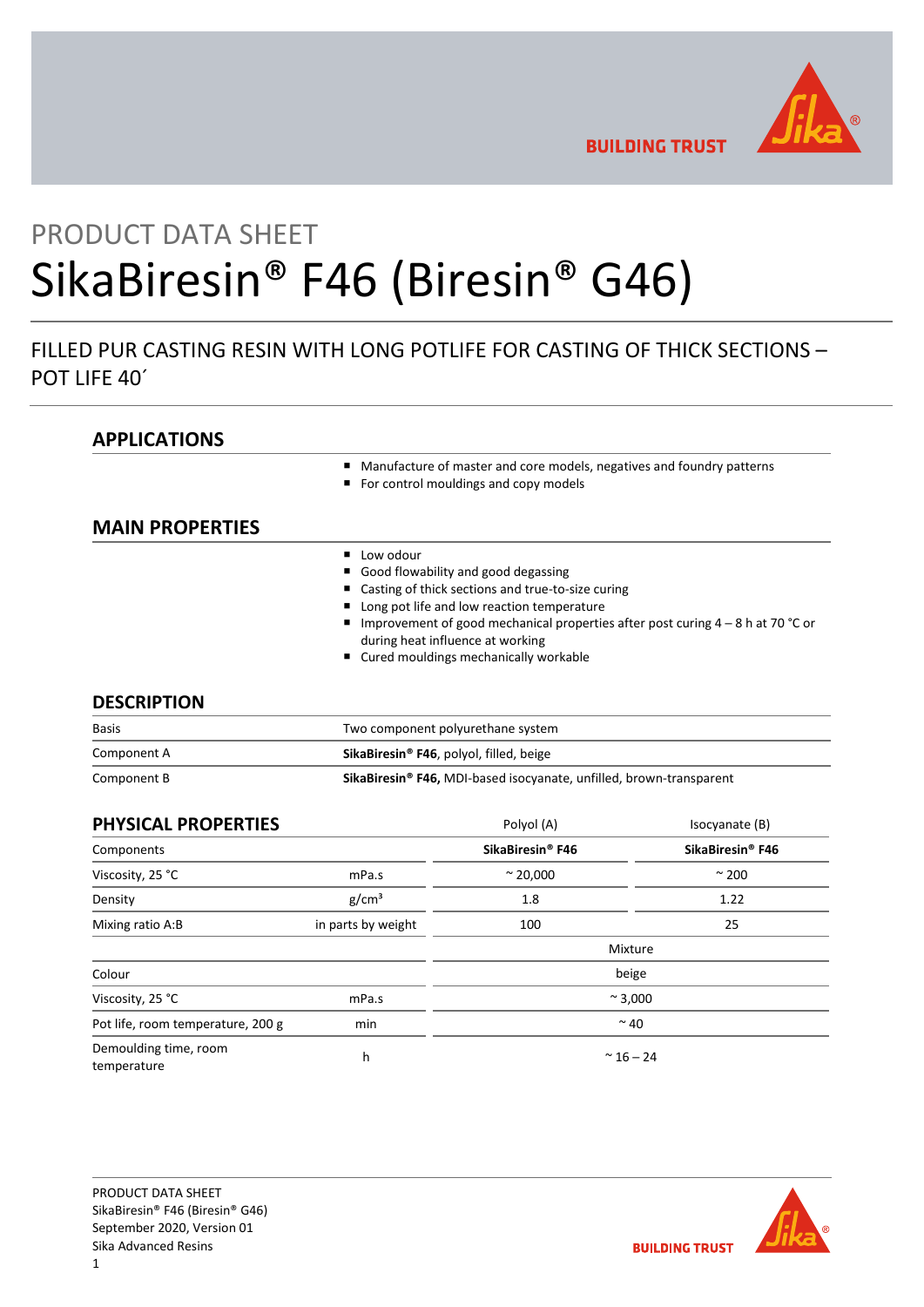## **MECHANICAL PROPERTIES**

| approx. values                                           |                                                                  |                   |                         |                |
|----------------------------------------------------------|------------------------------------------------------------------|-------------------|-------------------------|----------------|
| Density                                                  | ISO 1183                                                         | g/cm <sup>3</sup> |                         | 1.7            |
| Shore hardness                                           | <b>ISO 868</b>                                                   |                   |                         | D 87           |
| <b>Flexural modulus</b>                                  | <b>ISO 178</b>                                                   | MPa               |                         | 6,500          |
| Flexural strength                                        | <b>ISO 178</b>                                                   | MPa               |                         | 65             |
| Tensile strength                                         | <b>ISO 527</b>                                                   | MPa               |                         | 25             |
| Elongation at break                                      | <b>ISO 527</b>                                                   | %                 |                         | $\overline{2}$ |
| Compressive strength                                     | <b>ISO 604</b>                                                   | MPa               |                         | 110            |
| Impact resistance                                        | <b>ISO 179</b>                                                   | kJ/m <sup>2</sup> |                         | 6              |
| Linear shrinkage                                         | Internal test                                                    | %                 |                         | $0.03 - 0.05$  |
| <b>THERMAL AND SPECIFIC PROPERTIES</b><br>approx. values |                                                                  |                   |                         |                |
| Heat deflection temperature                              | <b>ISO 75B</b>                                                   | °C                |                         | 80             |
| <b>PACKAGING UNITS</b>                                   |                                                                  |                   |                         |                |
|                                                          | Polyol (A), SikaBiresin® F46<br>Isocyanate (B), SikaBiresin® F46 |                   | 10 kg / 20 kg<br>2.5 kg |                |
| <b>PROCESSING DATA</b>                                   |                                                                  |                   |                         |                |

- The material, processing and mould temperature should be at least 18 25 °C.
- Component A must be stirred thoroughly before use. Component B must be shaken well before use.
- Recommended release agents are Sika® Liquid Wax-815 or Sika® Pasty Wax-818. For more information, see Product Data Sheets of the release agents.
- Pay attention to dry conditions and dry mould surfaces while processing.
- **Porous surfaces have to be well sealed before.**
- Both components have to be mixed thoroughly according to mixing ratio and poured immediately into the released mould with beginning at the lowest point.
- For cleaning the final part from release agent residues, we recommend Sika® Reinigungsmittel-5. Before use of other cleaners, compatibility must be tested.
- Before overpainting, the parts have to be grinded or sandblasted. A polyurethane paint is recommended.

## **STORAGE CONDITIONS**

| Shelf life          | Polyol (A), SikaBiresin <sup>®</sup> F46                                                                                                                                                                                                       | 12 months                                                                                                                                         |  |  |
|---------------------|------------------------------------------------------------------------------------------------------------------------------------------------------------------------------------------------------------------------------------------------|---------------------------------------------------------------------------------------------------------------------------------------------------|--|--|
|                     | ■ Isocyanate (B), SikaBiresin® F46                                                                                                                                                                                                             | 12 months                                                                                                                                         |  |  |
| Storage temperature | Polyol (A), SikaBiresin <sup>®</sup> F46                                                                                                                                                                                                       | $18 - 25 °C$                                                                                                                                      |  |  |
|                     | ■ Isocyanate (B), SikaBiresin® F46                                                                                                                                                                                                             | $18 - 25 °C$                                                                                                                                      |  |  |
| Crystallization     | ■ After prolonged storage at low temperature, crystallization of components may<br>occur.<br>$\blacksquare$ This is easily removed by warming up for a sufficient time to a maximum of 70 °C.<br>Allow to cool to room temperature before use. |                                                                                                                                                   |  |  |
| Opened packagings   | ingress.                                                                                                                                                                                                                                       | ■ Containers must be closed tightly immediately after use to prevent moisture<br>■ The residual material needs to be used up as soon as possible. |  |  |